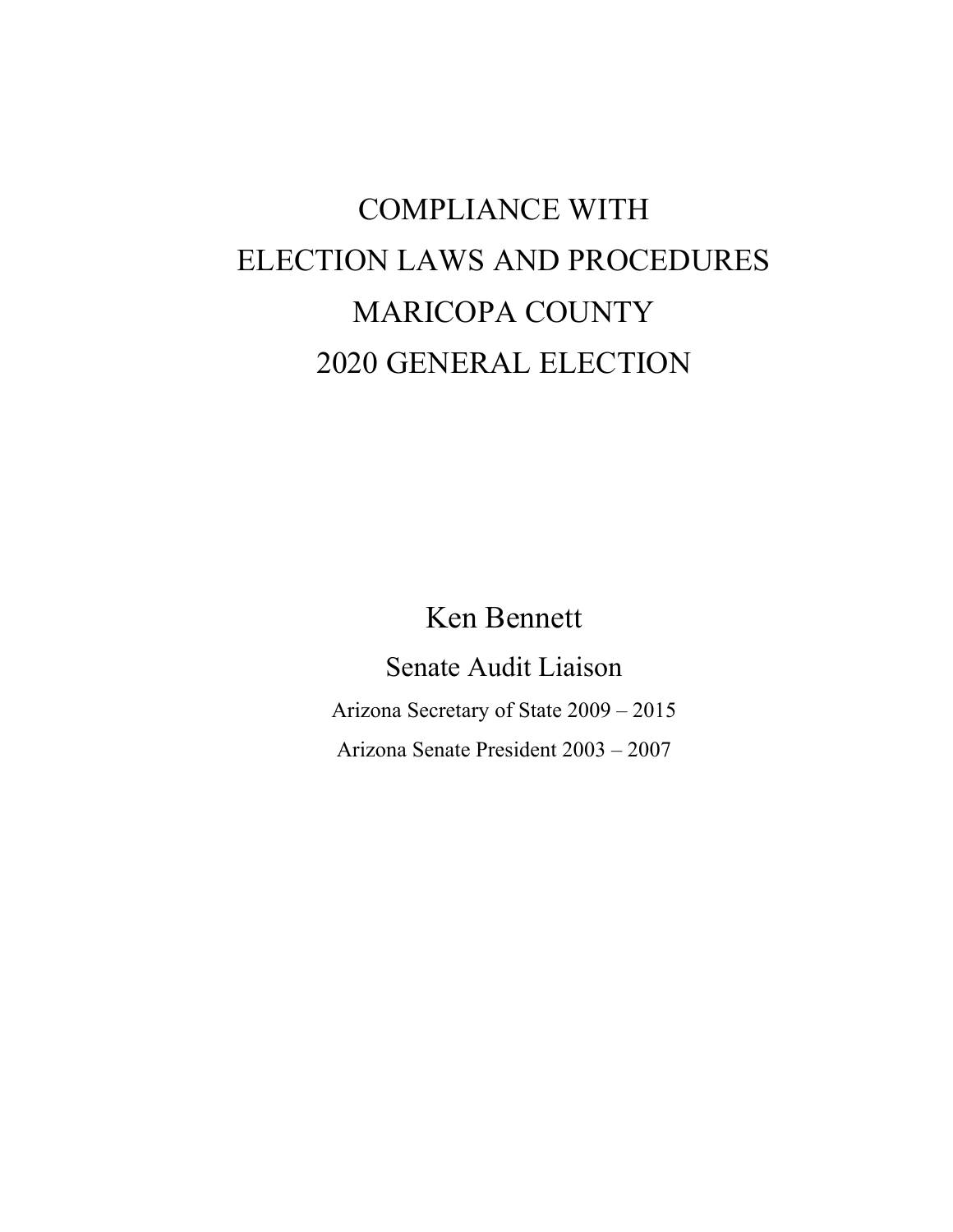Elections in Arizona are governed by state law, known officially as Arizona Revised Statutes (**A.R.S.**) and the Secretary of State's Election Procedures Manual (**EPM**). The Legislature and Governor pass state laws and the Secretary of State adopts the EPM biannually with consent of the Attorney General and Governor. Combined, **A.R.S.** and the **EPM** contain over 1,300 pages of laws and procedures.

No election can be conducted perfectly, as it is administered by imperfect human beings. But it is through our elections that we, the people, give our "consent of the governed". Every citizen deserves to know that they are treated equally under the law, as our Constitution guarantees. Each legal vote must be counted accurately, and not cancelled out by unlawful votes.

The expressed purpose of the Senate-requested Audit was to verify state laws and procedures were followed, and identify how they can be improved to ensure Arizona elections are conducted with accuracy, integrity and transparency.

This report identifies election laws and procedures with which Maricopa County failed or may have failed to comply in the November 2020 General Election. This being said, I believe the majority of election officials throughout the state are honorable, well-intentioned people. The intent of this report is to identify areas of constructive improvement and to maintain appropriate accountability.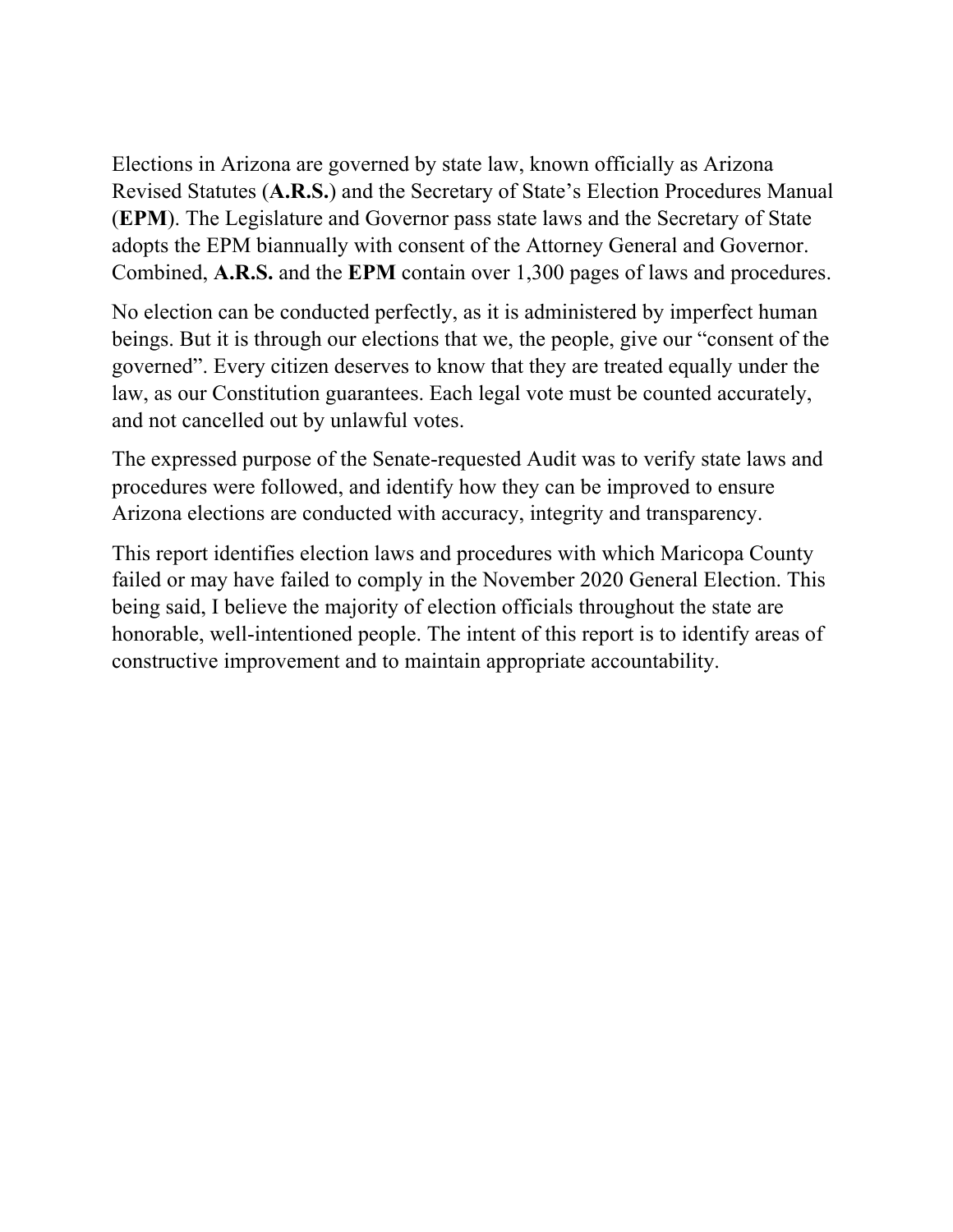## MISSING SIGNATURES ON BALLOT ENVELOPE AFFIDAVITS

**A.R.S. 16-547. A** requires that early ballots be accompanied by an affidavit signed by the voter declaring, among other things, that the voter is registered in the appropriate county and has not already voted in that election.

**A.R.S. 16-548. A** provides that the "voter shall make and sign the affidavit", mark the ballot, place it in the provided envelope and mail or deliver it to the county so that it is received "no later than 7:00 p.m. on election day".

Once the envelope with the ballot and affidavit are received by the appropriate election official, **A.R.S. 16-550. A** says that the official "shall compare the signatures" with the voter registration records for that voter. It further states that the election official provides the voter with the opportunity to "correct" the voter's affidavit signature if it appears "inconsistent" with the voter's records, and establishes a cure period for mismatched signatures of three days or five days after election day, based on whether the election includes a federal office.

**A.R.S. 16-551. C** provides further information on the early ballot process requiring that the county deliver to an early election board all early ballots and original affidavits that were received by 7:00 p.m. on election day. **A.R.S. 16-552. B** directs the early election board to check the voter's affidavit, and **"if it is found to be sufficient, the vote shall be allowed. If the affidavit is insufficient, the vote shall not be allowed."** (emphasis added). The review and tally of early ballots is additionally detailed in the Secretary of State's Election Procedures Manual. The **2019 EPM pp. 68-69**, approved for use in the 2020 election, states: "**If the early ballot affidavit is not signed, the County Recorder shall not count the ballot**. The County Recorder shall then make a reasonable and meaningful attempt to contact the voter via mail, phone, text message, and/or email, to notify the voter the affidavit was not signed and explain to the voter how they may cure the missing signature or cast a replacement ballot before 7:00 pm on Election Day." (emphasis added).

While the Audit scope of work did not include comparing signatures with voter registration records for each voter, it did identify a number of missing signatures on ballot envelope affidavits, which, to the extent the ballots in such envelopes were tallied, would violate the above statutes and procedures.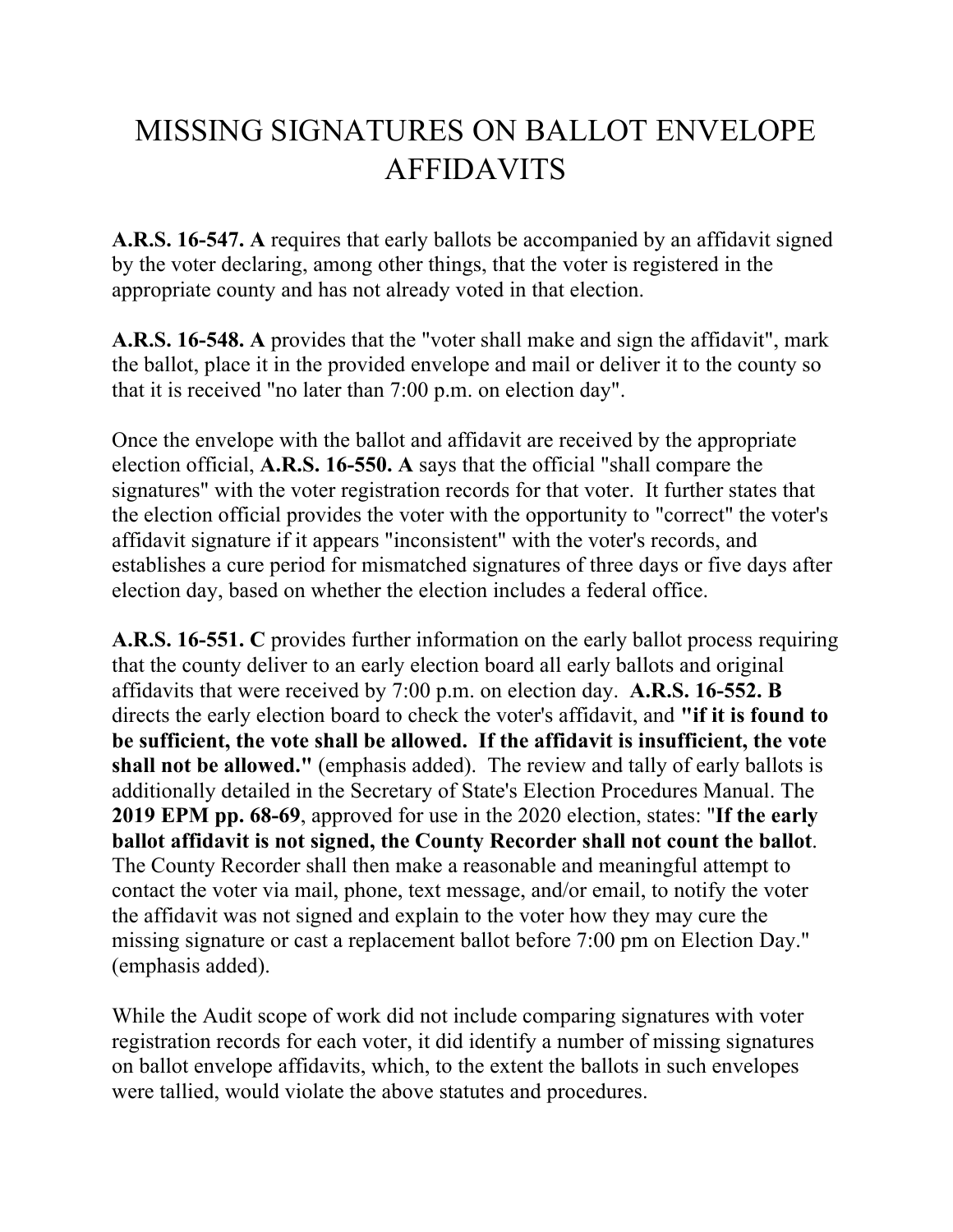### ORIGINAL AND DUPLICATE BALLOTS WITHOUT MATCHING SERIAL NUMBERS

**A.R.S. 16-621. A** provides that "If any ballot, including any ballot received from early voting, is damaged or defective so that it cannot properly be counted by the automatic tabulating equipment, a true duplicate copy shall be made of the damaged or defective ballot in the presence of witnesses and substituted for the damaged or defective ballot. **All duplicate ballots created pursuant to this subsection shall be clearly labeled "duplicate" and shall bear a serial number that shall be recorded on the damaged or defective ballot."** (emphasis added).

The **2019 EPM, p. 202**, additionally details the procedures for duplicating damaged or defective ballots:

A damaged or unreadable ballot must be duplicated according to the following procedures:

• Ensure the correct ballot style for the voter's precinct will be used to create the duplicated ballot;

• Mark the proper precinct identification code, if applicable;

**• Record an identical serial number on both the original and duplicate ballot (including spoiled duplicates) – this ties the ballots together and creates a paper trail as required by statute, A.R.S. § 16-621 A;** 

**• Conspicuously mark the original ballot as "DUPLICATED;"** 

**• Conspicuously mark the duplicate ballot as "DUPLICATE," A.R.S. § 16-621 A;** (emphasis added)

On approximately 2,500 duplicated ballots, there was no discernible serial number recorded on either the original or the duplicate ballot. These do not comply with the above statutes and procedures.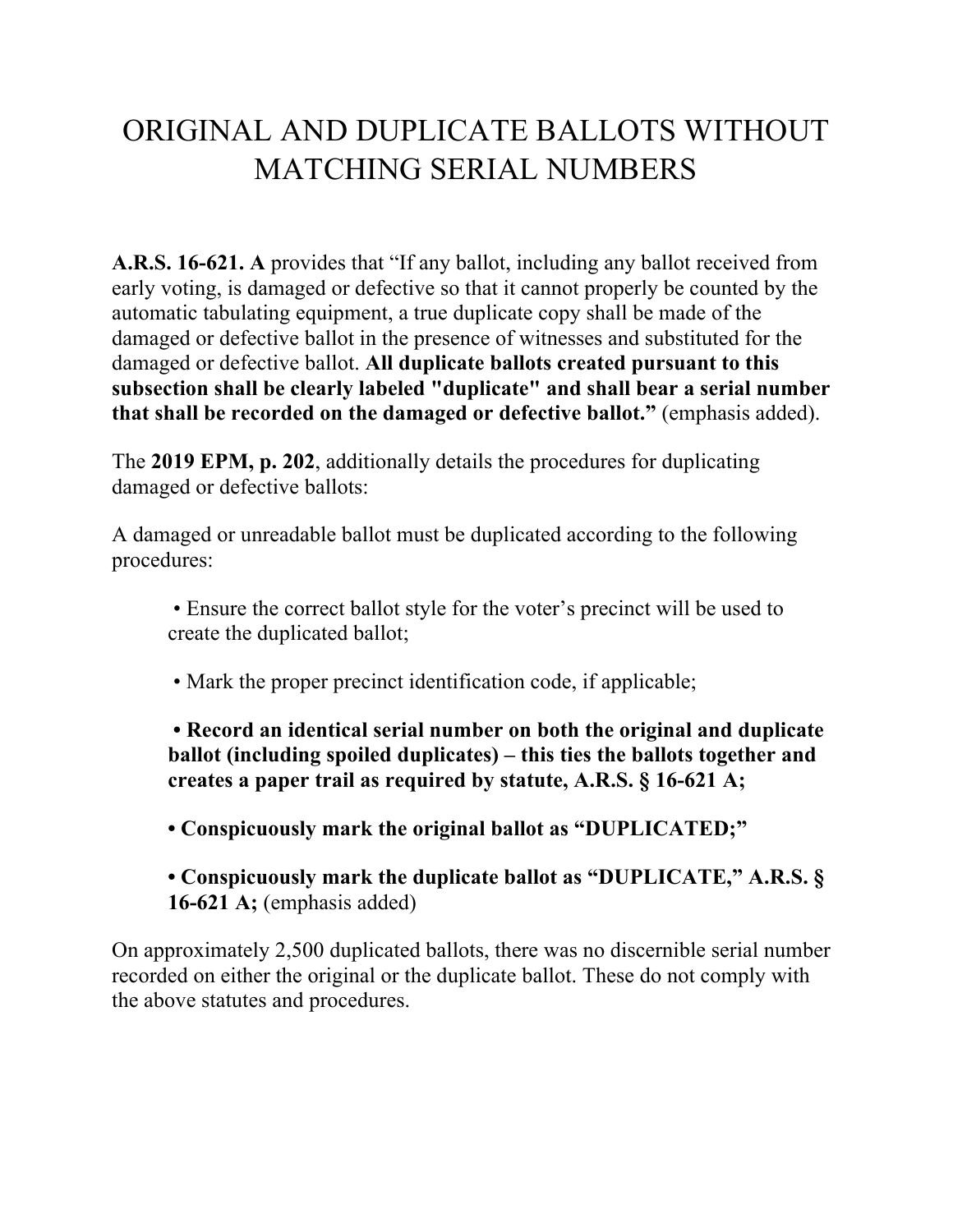## MISSING CHAIN OF CUSTODY

**A.R.S. 16-621. E.** states: "The county recorder or other officer in charge of elections shall maintain records that record the chain of custody for all election equipment and ballots during early voting through the completion of provisional voting tabulation."

Maricopa County has not provided the chain of custody required by this statute and as requested by the Arizona Senate.

### COMMON USERNAMES AND PASSWORDS

#### The **2019 Elections Procedures Manual, p. 209**, states:

1. The application must be part of an EMS that has received federal and state certification and is authorized for use in elections in Arizona.

• The application must be installed with the EMS on a secure, isolated, closed network and shall not be connected to the internet or an external network.

2. The application shall provide distinct security roles, **with separate usernames and secure passwords for each user or station.** These security roles must have different functions. Each election worker shall be given access to only the components of the application necessary to perform their duties. If a secured username and password are used for each station rather than each user, a detailed log of who utilized each station and at what time(s) shall be maintained.

3. **Users (and, if applicable, stations) shall have unique usernames and secure passwords.** Vendor-supplied generic passwords may not be used.

4. Log-in must be required each time the application is started. The application and/or tabulation system shall be capable of identifying ballots that contain writein votes.

5. The application shall provide comprehensive logging of any changes to the ballot record for audit purposes, as well as validation of all changes through the use of multiple electronic "signatures" before committing any changes to the EMS results.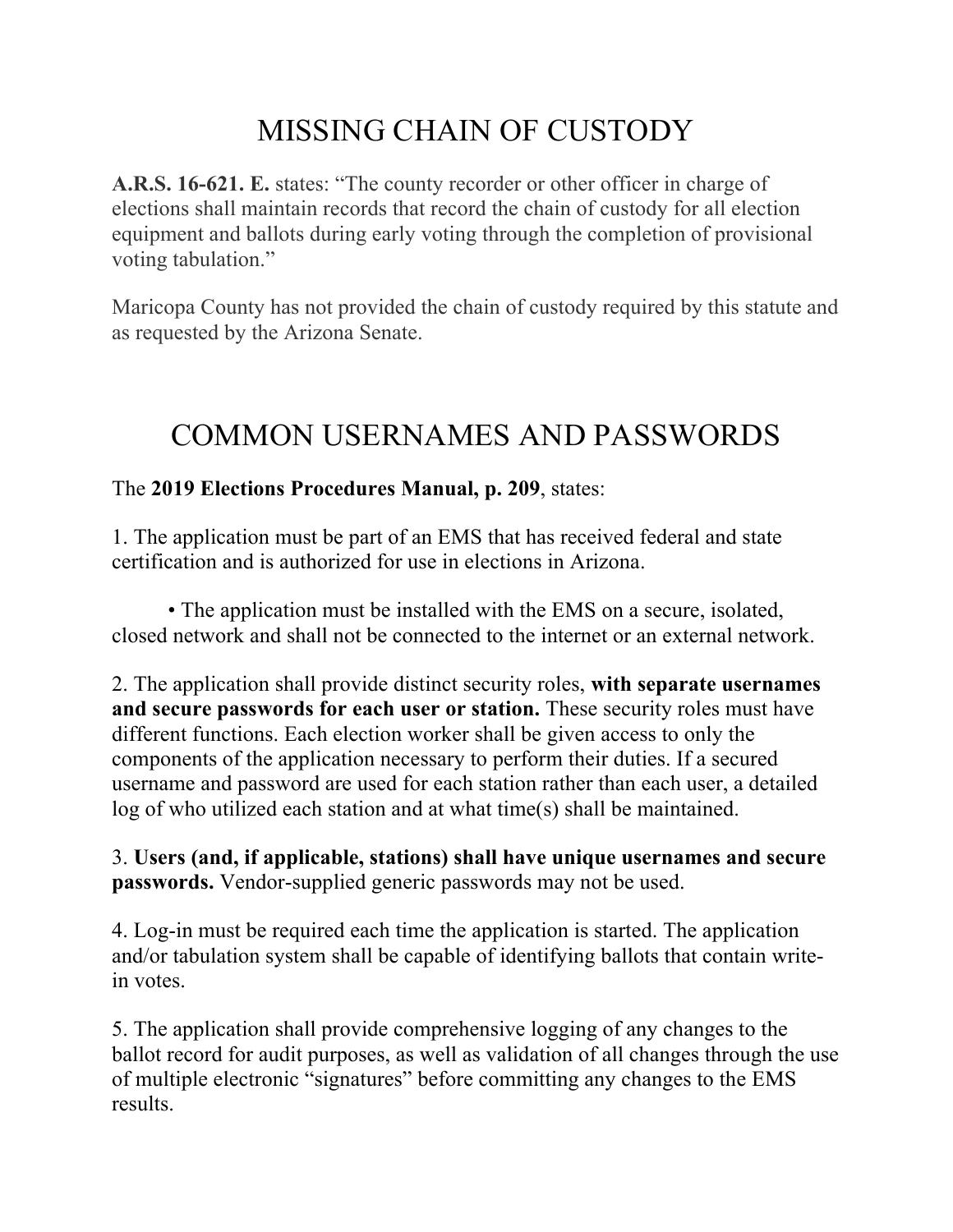6. The application shall include electronic review, attribution of eligible write-in votes, and tallying of official write-in votes within the application.

7. The application shall allow for each transaction to be reviewed and approved by at least two election officials of different political party affiliation (emphasis added).

The Audit found that common usernames and passwords were used, which is inconsistent with the EPM's guidance.

#### MISSING SERIAL NUMBERS ON ELECTRONICALLY ADJUDICATED BALLOTS

#### The **2019 EPM Electronic Adjudication Addendum, p. 2**, states:

8. There must be an efficient and reliable means of identifying and locating the physical ballots that have been electronically tallied if needed for auditing. For example, the tabulation machine may be programmed to out-stack and/or **print identification numbers on the ballots with write-in votes to be electronically tallied.** The tabulation equipment may be programmed to stop on, sort, or flag write-in votes for races with official write-in candidates. Official write-in candidates may be entered into the EMS after the write-in filing deadline to facilitate this process as long as doing so does not modify the election programming if L&A testing has been completed (emphasis added).

Maricopa County's election system uses electronic adjudication, not the out-stack method. It does not appear that identification numbers were printed on electronically adjudicated ballots as required by this procedure.